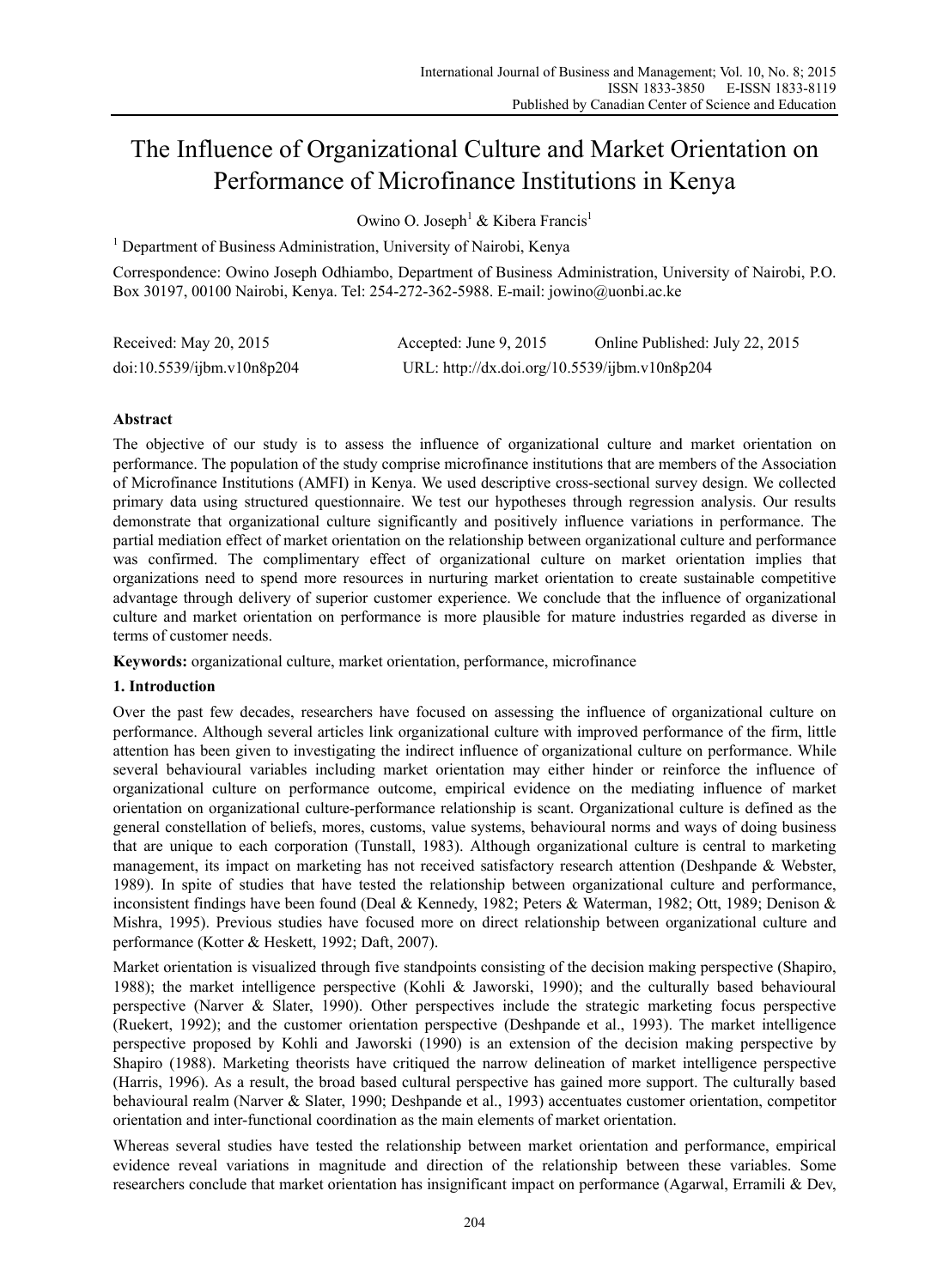2003; Sandvik & Sandvik, 2003). Conversely, a positive relationship has been established by Slater and Narver (1994a), Grewal and Tansuhaj (2001), and Njeru (2013). While a positive link between market orientation and firm performance has been found, questions about the robustness of this relationship still lingers (Shoham, Rose & Kropp, 2005). Therefore, it is apparent that empirical evidence on the relationship between market orientation and performance is inconclusive. As a result, our study attempts to unearth the influence of market orientation on the relationship between organizational culture and performance in the microfinance industry.

## **2. Theoretical Perspective and Hypotheses**

Whereas theoretical assertions depict organizational performance as dependent on complex interactions in the environment, the resource based view theory of the firm and the dynamic capability theory predict organizational culture as key determinant of performance. The resource based view of the firm assumes sustainable competitive advantage as the desired outcome of management effort (Fahy & Smithee, 1999). According to this theory, sustainable competitive advantage is obtained through accumulation and utilization of valuable resources that are difficult to duplicate by competitors. Collis and Montgomery (1995) suggest that sustainable competitive advantage can be created on condition that resources have the attributes of inimitability, durability, appropriability, substitutability, and competitive superiority. In essence, the theory suggests that unique, high value and rare organizational resources lead to superior performance through enhanced competitive advantage.

Resource-based theory suggests that firms possess heterogeneous resources that allow managers to execute value creating strategies. Even though it provides managers with a decision making framework, the theory has been criticized for failing to consider the impact of dynamic marketing environment (Lengnick-Hall & Wolf, 1999) in which many firms operate. Besides, the theory fails to explain how resources are developed and deployed to achieve competitive advantage (Priem & Butler, 2001). The dynamic capabilities theory addresses the weaknesses of the resource based theory. It argues that performance is explained by organizational capabilities for acquiring, accumulating and deploying resources in ways that reflect changing market conditions (Makadok, 2001; Teece et al., 1997). Capabilities are complex, structured and multi-dimensional. Marketing capabilities are developed through continuous application of marketing knowledge and skills possessed by employees to solving marketing problems (Vorhies, Harker, & Rao, 1999; Zollo & Winter, 2002).

## *2.1 Organizational Culture and Performance*

Organizational culture plays an important role in shaping values and behaviour of organizational members. According to Deal and Kennedy (1982) performance improvement in an organization is associated with deliberate efforts by management towards developing organizational culture. In a related piece, Bennett et al. (1994) argue that organizational success depends on achieving a good fit between strategy, structure and culture. Giberson et al. (2009) consider culture as an integrating mechanism that guides organizational behaviour. Once established, culture tends to become self reinforcing.

Despite theoretical concord on the role of organizational culture in driving the behaviour of employees, several studies report inconsistent findings on the relationship between organizational culture and performance. A positive link has been empirically established by Deal and Kennedy (1982), Peters and Waterman (1982), and Denison and Mishra (1995). Conversely, Ott (1989) argues that culture is not universally relevant to all organizations and therefore, not all organizations possess a culture developed to a point that it could have significant influence on performance. In support of this view, Byles and Keating (1989) observe that the underdeveloped organizational culture may have little or no effect on performance. According to Byles, Aupperle and Arogyaswamy (1991) organizational culture is only a relevant predictor of performance where it is consistent with critical success factors. Clearly, the debate on the influence of organizational culture on performance is far from over. Consistent with Denison and Mishra (1995) we predict that:

**Hypothesis 1**: Organizational culture significantly and positively influences performance of microfinance institutions

## *2.2 Organizational Culture, Market Orientation and Performance*

At first sight, there might appear to be overlap between organizational culture and market orientation constructs (Pinho, Rodrigues & Dibb, 2013). However, in this study, we treat market orientation as a set of behaviours that exist in varying degrees among firms in the industry. Market orientation implies an expanded focus that pays balanced attention to both customers and competitors (Kohli & Jaworski, 1990). Marketing studies suggest that market orientation is a set of specific behaviours and activities; a resource; a basis for decision making; and an aspect of organizational culture. McCarthy and Perreasult (1990) argue that market orientation differs from marketing orientation in the sense that marketing orientation is concerned with implementation of the marketing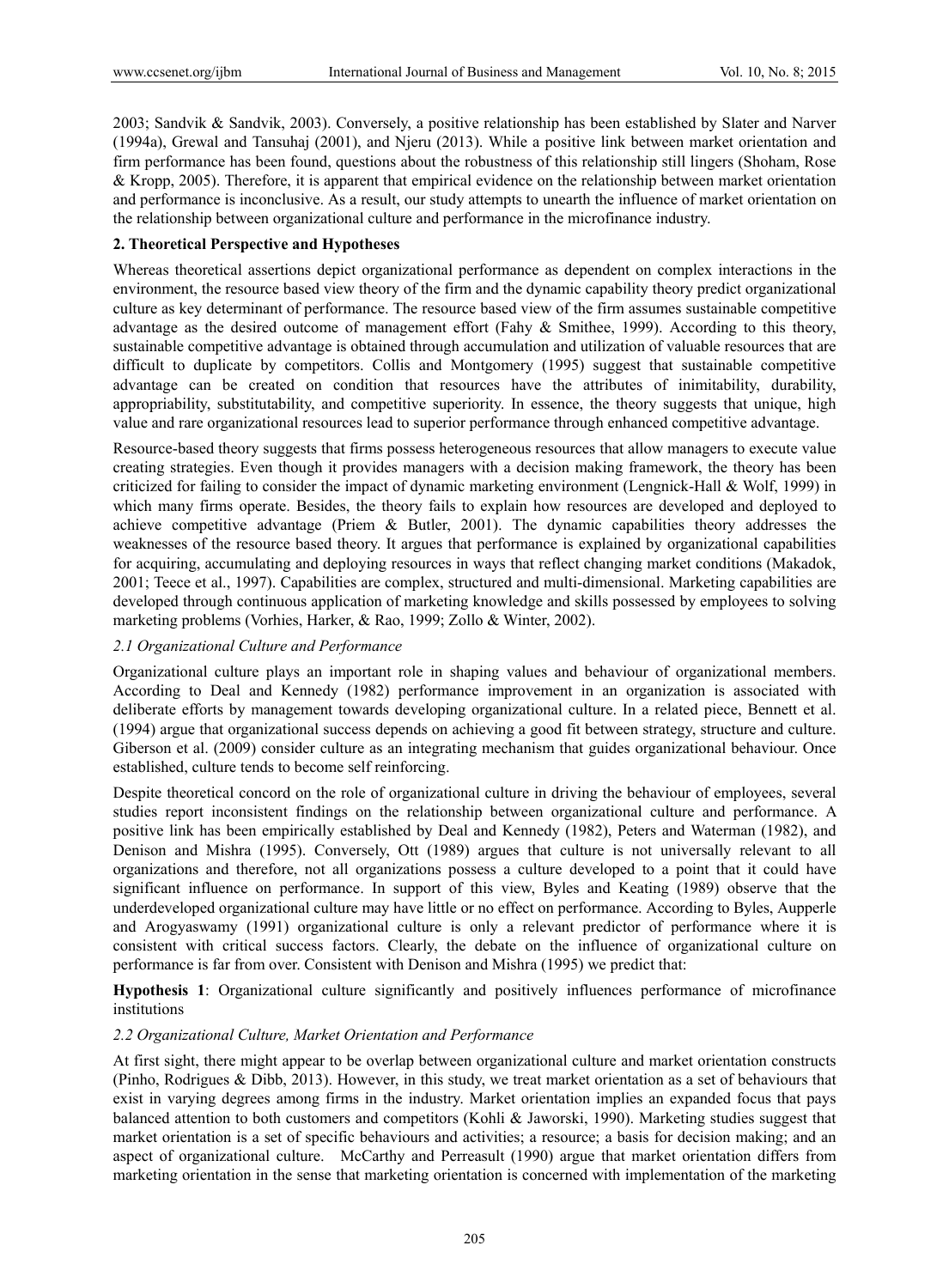concept. In the same vein, Lafferty and Hult (2001) clarify that market orientation focus on instituting the marketing concept.

According to Narver and Slater (1990) market orientation consists of three behavioural components namely: customer orientation, competitor orientation and inter-functional coordination. They argue that on average, all the three components are equally important. Customer orientation and competitor orientation are concerned with organization's long-term decisions to improve business performance (Gatignon & Xuereb, 1997). Similarly, Kohli and Jaworski (1990) explain that customer orientation facilitate gathering of relevant, accurate and timely information from target market that enables a firm to sustain superior competitive advantage. The direct relationship between market orientation and performance has been studied over a long period of time. Previous studies provide equivocal results on the relationship between market orientation and performance. A positive relationship between market orientation and organizational performance has been established (Grinstein, 2008; Zebal & Goodwin, 2012). More recently, Njeru (2013) established a positive relationship between market orientation and performance of tour operators in Kenya. Other researchers have reported insignificant link between market orientation and performance (Agarwal, Erramili, & Dev, 2003; Sandvik & Sandvik, 2003).

The existence of such equivocal results reinforces the need for more studies on the relationship between market orientation and performance. Previous studies indicate the existence of a positive relationship between organizational culture and market orientation (Grinstein, 2008; Mcchlure, 2010). Even though researchers argue that organizational culture supports implementation of market orientation, there is little empirical evidence to support this claim. While several researchers have devoted more attention to explaining the nature of culture, fewer articles have been contributed on the relationships among organizational culture, market orientation and performance in an integrated manner.

Several studies have tested the direct influence of market orientation on performance (Sandvik & Sandvik, 2003; Cano et al., 2004; Kirca et al., 2005; Shoham et al., 2005; Grinstein, 2008; Zebal & Goodwin, 2012; Njeru, 2013). However, the mediating influence of market orientation has not been empirically tested. Instead, previous studies on organizational culture and market orientation relationship tend to configure organizational culture as a mediating variable (Baron & Kenny, 1986). As a result, the mediating influence of market orientation is unclear. Therefore, we explicate the mediating role of market orientation by testing the following hypotheses:

**Hypothesis 2**: The relationship between organizational culture and performance of microfinance institutions is significantly mediated by market orientation

**Hypothesis 3**: The joint effect of organizational culture and market orientation on performance is statistically significant

#### **3. Methodology**

Our study tests hypotheses developed from existing theory. Therefore, we adopt positivist theory and descriptive cross-sectional survey research design. The selection of this design is guided by research objectives, the nature of relationships tested; type of data and the span of data collection. The target population comprises all microfinance institutions in Kenya that are members of the Association of Microfinance Institutions in Kenya (AMFI). The population is constituted as follows: 5 commercial banks offering microfinance services; 5 wholesale microfinance lenders; 16 deposit taking micro-finance institutions (DTM); and 29 retail microfinance lenders.

Organizational culture was measured through 12 items based on organizational culture assessment indicator (OCAI) scale. Market orientation was measured using the MARKOR scale (Kohli, Jaworski & Kumar, 1993). Performance was measured using 12 perceptual indicators of firm performance. Respondents were asked to indicate on a five point rating scale, the extent to which each of the items of organizational culture and market orientation matched their organization. In addition, respondents were asked to rate the performance of their organization on a scale of 1 to 5 where 1 symbolized 'much worse than competitors' and 5 anchored 'much better than competitors'.

Although our measurement scales were adopted from literature, they were modified to fit the objectives of the current study. Consequently, a pilot study was conducted to assess the reliability of measurement scales. We pre-tested the questionnaire by administering it to senior managers of deposit taking co-operative societies in Nairobi City. Reliability was tested through internal consistency technique by computing Cronbach's alpha. Consistent with Cooper and Schindler (2006) we interpret alpha coefficient of 0.7 and above to mean satisfactory reliability. Cronbach's alpha coefficient ranged from 0.819 (organizational culture) to 0.903 (market orientation) revealing a high degree of reliability. Performance had a reliability score of 0.896. We revised the questionnaire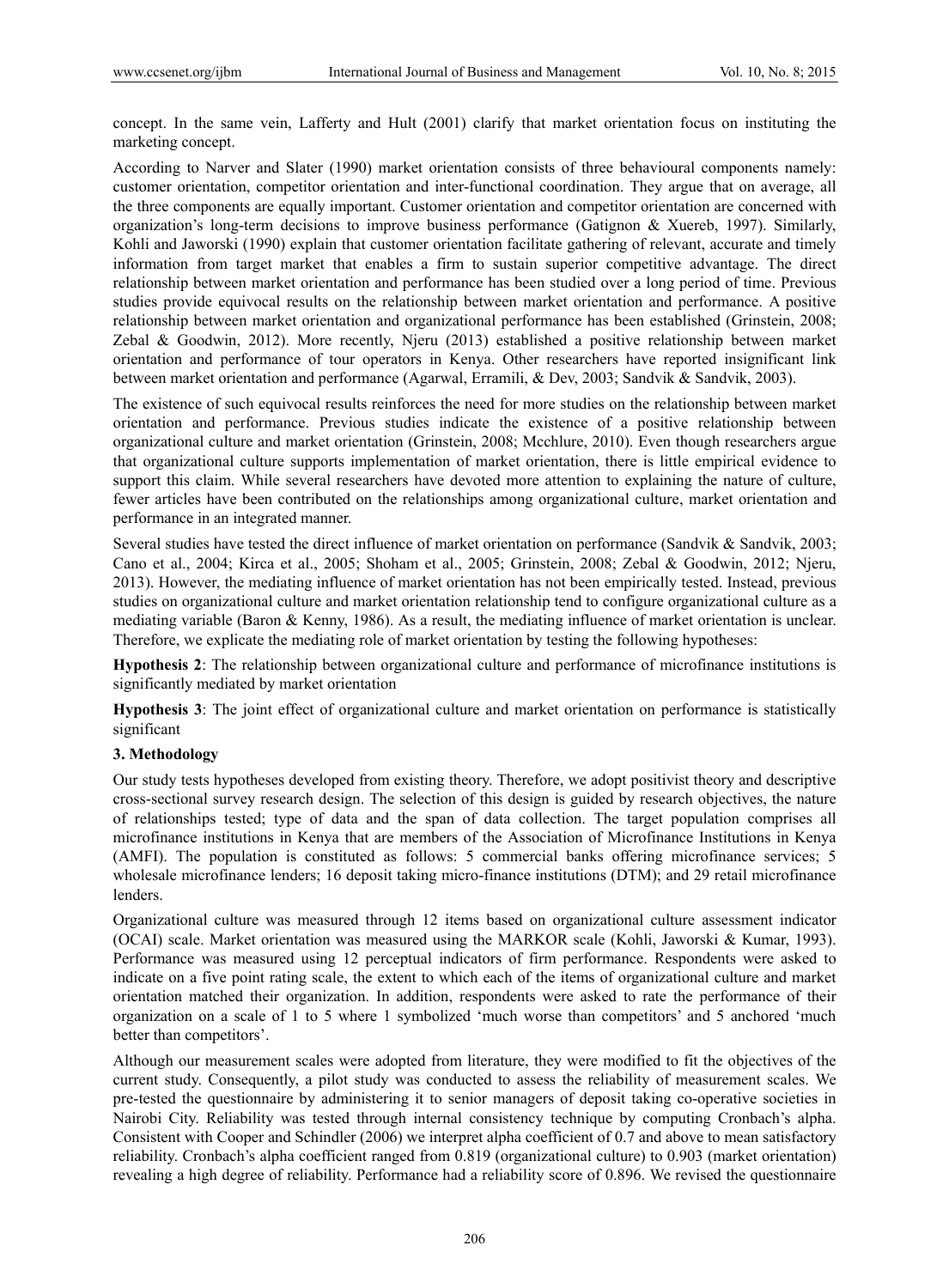after the pilot test. We collected data using structured questionnaire targeting marketing manager, human resource manager and Chief Executive Officer from each institution. Aggregated individual scores were used to reduce one source response bias.

Content validity was enhanced by adopting established measurement scales from literature. We used the average variance extracted (AVE) technique to test convergent validity. Our analysis shows that organizational culture and performance had AVE of 0.66 and 0.77 respectively. Marketing orientation had AVE of 0.77. The tests show that all our variables had satisfactory convergent validity. Construct validity was tested through factor analysis. To avoid Type I and Type II errors, we subjected our data to tests for the assumptions of the regression analysis. Specifically, we tested for linearity, reliability of measurement, homoscedasticity and normality. Normality was tested through P-P plots. The relationships between independent and dependent variables were examined for linearity. Homoskedasticity was checked by visual examination of the standardized residuals.

We test our hypotheses through regression analysis. Specifically, we regressed organizational culture on hypothesized performance. The mediating influence of market orientation on the relationship between organizational culture and firm performance was tested through the four steps of path analysis proposed by Baron and Kenny (1986). We used the technique to analyze the direct and indirect influence of organizational culture on performance. We predicted that organizational culture indirectly influences performance through market orientation.

#### **4. Results**

Out of the 54 MFIs contacted, one declined to participate while 53 organizations successfully completed questionnaires translating to a response rate of 96%. Our results indicate that organizational culture has a significant positive influence on performance with a coefficient of determination  $(R^2)$  of 0.409, a standardized beta coefficient of 0.640 and F statistics of 35.31. The results demonstrate overall significance of the model and show that organizational culture explains 40.9% of the variation in firm performance. Therefore, our first hypothesis is supported.

Table 1. Regression results for the relationship between organizational culture and non financial firm performance

|                             | Unstandardized Coefficients Standardized Coefficients |            |      |  |                         |
|-----------------------------|-------------------------------------------------------|------------|------|--|-------------------------|
| Model                       | В                                                     | Std. Error | Beta |  | Sig. R $R^2$ F          |
| 1 (Constant)                | .820                                                  | .466       |      |  | 1.761.084               |
| Organizational culture .712 |                                                       | .120       | .640 |  | 5.942 000 640 409 35.31 |

Source: Primary Data.

Mediation was tested through three regression models. Results displayed in Table 2 shows that all the models were significant. However, the standardized beta coefficient (std. beta = 0.345) for organizational culture in model 2 was less than standardized beta coefficient (std. beta = 0.640) for the predictor variable in model 1. In the second model, both organizational culture and market orientation were significant. The significance of organizational culture in model 2 shows that it has indirect effect on firm performance through market orientation. Therefore, the results confirm partial mediation of market orientation on the relationship between organizational culture and performance.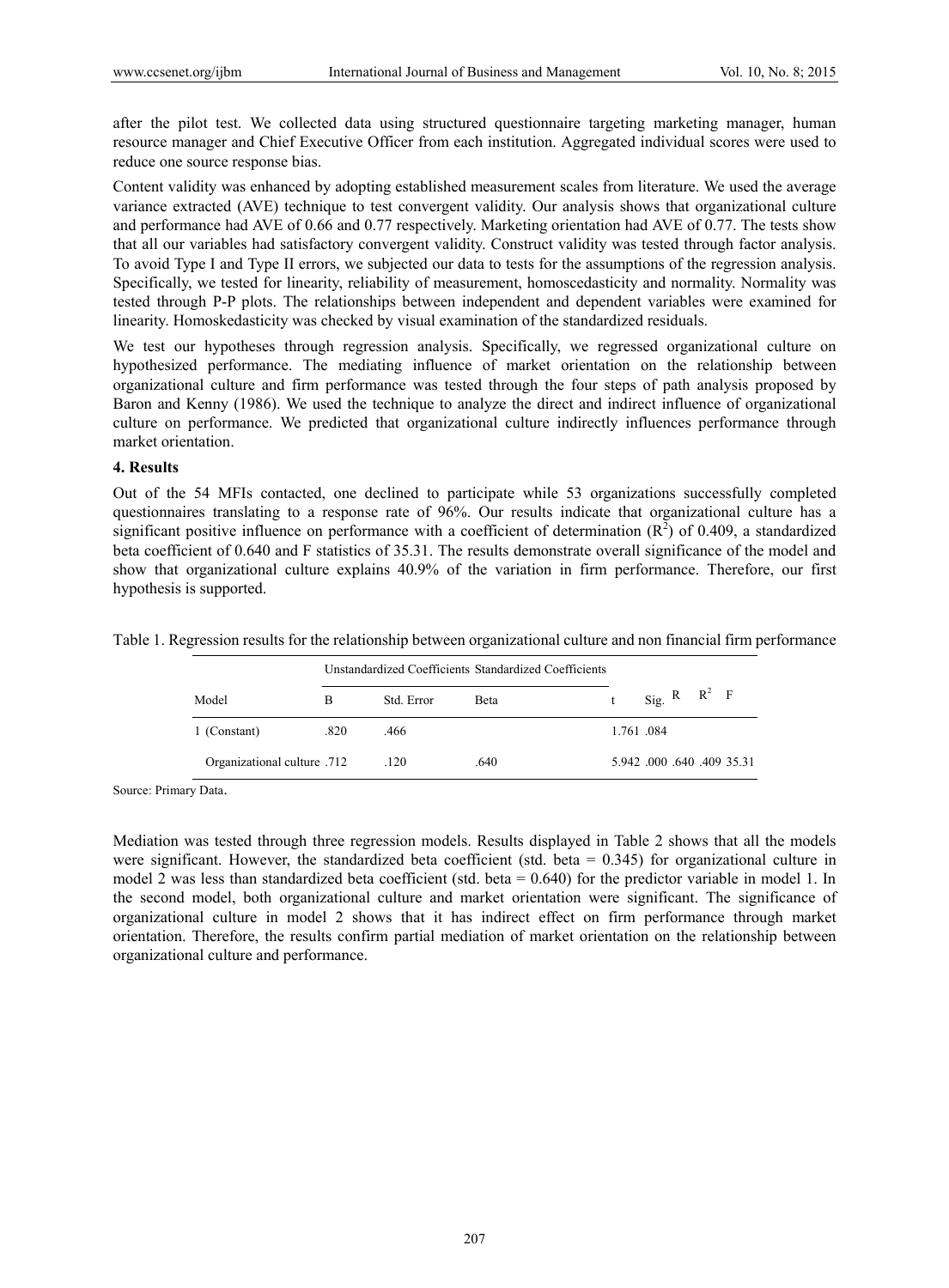|       | Unstandardized<br>Coefficients |      |            | Standardized<br>Coefficients |       |      | Confidence<br>$95.0\%$<br>Interval for B |                | <b>Collinearity Statistics</b> |       |
|-------|--------------------------------|------|------------|------------------------------|-------|------|------------------------------------------|----------------|--------------------------------|-------|
| Model |                                | B    | Std. Error | Beta                         | u     | Sig. | Lower<br>Bound                           | Upper<br>Bound | Tolerance                      | VIF   |
|       | (Constant)                     | .820 | .466       |                              | 1.761 | .084 | $-115$                                   | 1.755          |                                |       |
|       | Organizational culture .712    |      | .120       | .640                         | 5.942 | .000 | .472                                     | .953           | 1.000                          | 1.000 |
| 2     | (Constant)                     | .687 | .450       |                              | 1.526 | .133 | $-217$                                   | 1.591          |                                |       |
|       | 384. Organizational culture    |      | .181       | .345                         | 2.116 | .039 | .020                                     | .748           | .402                           | 2.489 |
|       | Market orientation             | .403 | .172       | .381                         | 2.343 | .023 | .057                                     | .749           | .402                           | 2.489 |

Table 2. Mediating influence of market orientation on the relationship between organizational culture and performance

*Note.* a. Dependent Variable: Organizational non financial performance

Results for test of the joint influence of organizational culture and market orientation on performance were statistically significant. Therefore, our third hypothesis is supported. Inspection of Table 3 shows that the combined influence of organizational culture and market orientation on performance was greater than the unilateral influence of either organizational culture or market orientation on performance. Organizational culture and market orientation jointly explain 46.8% of the variations in performance ( $R^2 = .468$ ).

| Table 3. Regression summary results for organizational culture, market orientation and performance |  |  |  |
|----------------------------------------------------------------------------------------------------|--|--|--|
|                                                                                                    |  |  |  |

|       |                   |       | <b>Change Statistics</b> |                   |        |          |     |     |               |
|-------|-------------------|-------|--------------------------|-------------------|--------|----------|-----|-----|---------------|
|       |                   |       | Adjusted                 | R Std. Error of R |        | Square   |     |     |               |
| Model |                   | $R^2$ | Square                   | the Estimate      | Change | F Change | df1 | df2 | Sig. F Change |
|       | .640 <sup>a</sup> | .409  | .398                     | .46784            | .409   | 35.311   |     | 51  | .000          |
| 2     | .684 <sup>b</sup> | .468  | .446                     | .44852            | .058   | 5.488    |     | 50  | .023          |

a. Predictors: (Constant), Organizational culture.

b. Predictors: (Constant), Organizational culture, Market orientation.

#### **5. Discussion**

A major contribution of our study is the evaluation of the direct and indirect influence of organizational culture on performance. The model testing the influence of organizational culture on performance fits well in terms of explanatory power and renders support to the resource based theory and the dynamic capabilities theory. Our results suggest that besides the indirect path postulated by the dynamic capability theory, organizational culture is directly linked to performance. Consistent with Deal and Kennedy (1982); Peters and Waterman (1982); Denison (1984); and Denison and Mishra (1995) our results support existence of positive association between organizational culture and performance. However, the findings are incompatible to results obtained by Ott (1989); and Byles and Keating (1989). Our results play a crucial role in demonstrating the potential role of organizational culture in building and sustaining competitive advantage and subsequently improved performance.

Unlike other resources that can be easily acquired by competitors, organizational culture is an enduring differentiating asset that uniquely positions firms in the market and instigates provision of superior customer value. Our results demonstrate that possession of strong, deeply internalized and widely socialized culture has significant positive influence on performance. Although organizational culture is positively associated with performance, the possibility of a negative relationship cannot be ruled out. The nature of relationship between organizational culture and performance depends on the type and strength of the dominant culture within an organization. Therefore, organizational culture that is inconsistent with goals and strategies of the firm may negatively affect performance.

Several studies have concentrated on investigating the direct link between market orientation and performance (Narver & Slater, 1990; Ruekert, 1992; Kohli, Jaworski, & Kumar, 1993). In other words, little research attention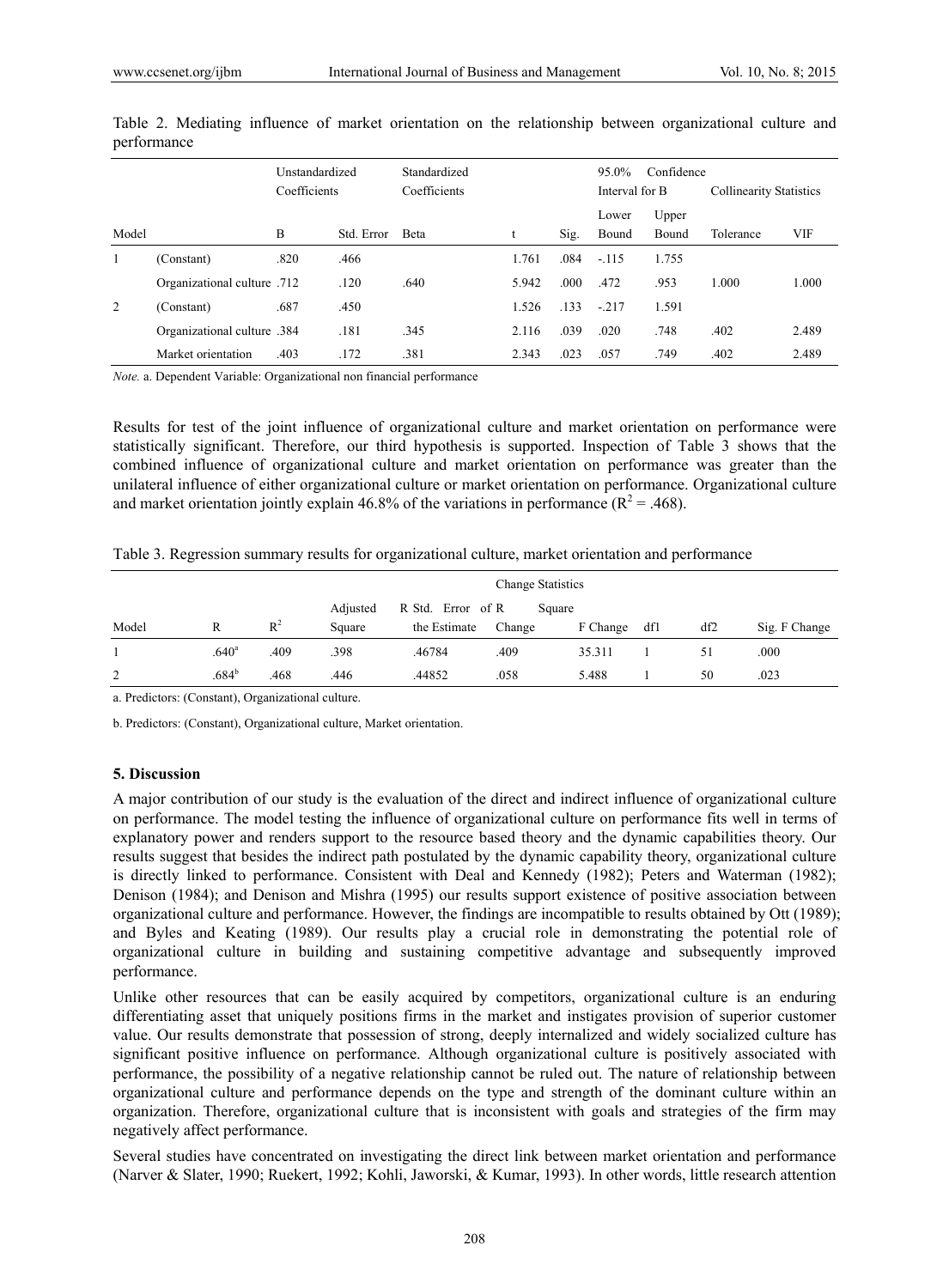has been directed towards establishing the mediating influence of market orientation on the relationship between organizational culture and performance. Beyond the mere link between organizational culture and performance, our findings demonstrate that market orientation partially mediates the relationship between organizational culture and performance. Although organizational culture and marketing orientation independently contribute towards firm performance, market orientation makes greater contribution than organizational culture when they are acting together. This suggests that organizational culture compliments market orientation to positively influence performance. Considering that organizational culture consists of a mix of sub-cultures, it therefore reinforces cultural values that are consistent with market oriented behaviours resulting to enhanced influence on performance.

#### **6. Conclusion**

Our study has demonstrated that presence of organizational culture and market orientation is critical to performance. The study offers interesting prospect to practitioners. Results of the study reveal that managers need to emphasize creation and adoption of market oriented culture to achieve and sustain superior performance. An important implication of this study is that emphasis by organizations on market intelligence generation; sharing; and responsiveness do not preclude the influence of overall organizational culture on performance. Rather, the overriding organizational culture complements market orientation leading to enhanced performance in the long term. Consequently, managers need to pay closer attention to facilitating adoption of market orientation by organizational members.

Organizational culture and market orientation are factors under the control of management. Creation of organizational culture is an exercise that takes time and effort. Therefore, we conclude that the contribution of organizational culture to performance is more relevant among established organizations than relatively young enterprises. Market orientation is more relevant for competitive industries characterized by heterogeneity of customer needs. Therefore, under conditions of homogenous customer needs and relatively stable markets, market orientation may have little influence on performance.

#### **7. Future Research**

The cross-sectional research design adopted in the study limits assessing the long-term influence of organizational culture and market orientation on performance. Considering that the gains from organizational culture and market orientation are not easily observable in the short term, there is need for using longitudinal research design in assessing the influence of organizational culture on performance. Despite the fact that positive and strong influence was established between organizational culture and performance, methodological variation is necessary in assessing the relationship. Although the dynamic capability theory explains how resources are developed and deployed, it does not shed light on organizational factors that influence reconfiguration of resources and how this process influences performance outcomes. Therefore, research driven towards theory development is of great concern.

#### **References**

- Agarwal, S., Erramilli, M. K., & Dev, D. C. (2003). Market orientation and performance in service firms: Role of innovation. *Journal of Service Marketing*, *17*(1), 68-82. http://dx.doi.org/10.1108/08876040310461282
- Baron, R. M., & Kenny, D. A. (1986). The moderator-mediator variable distinction in social psychological research: Conceptual, strategic and statistical considerations. *Journal of Personality and Social Psychology*, *51*, 1173-1182.
- Bennett, R. H., Fadil, P. A., & Greenwood, R. T. (1994). Cultural alignment in response to strategic organizational change: new considerations for a change framework. *Journal of Managerial Issues*, *6*(4), 474-490.
- Byles, C. M., & Keating, J. R. (1989). Strength of organization culture and performance: Strategic implications. *Journal of Business Strategies*, *6*, 42-54.
- Byles, M. C., Aupperle, E. K., & Arogyaswamy, B. (1991). Organizational culture and performance. *Journal of Managerial Issues*, *3*(4), 512-527.
- Cano, C., Carrillat, F., & Jaramillo, F. (2004). A meta-analysis the relationship between market orientation and business performance. *International Journal of Research in Marketing*, *21*, 179-200.
- Collis, D. J., & Montgomery, C. A. (1995). Competing on resources: Strategy in the 1990s. *Harvard Business School*, 118 -128.
- Cooper, R. D., & Schindler, S. P. (2006). *Business Research Methods* (9th ed.). McGraw Hill.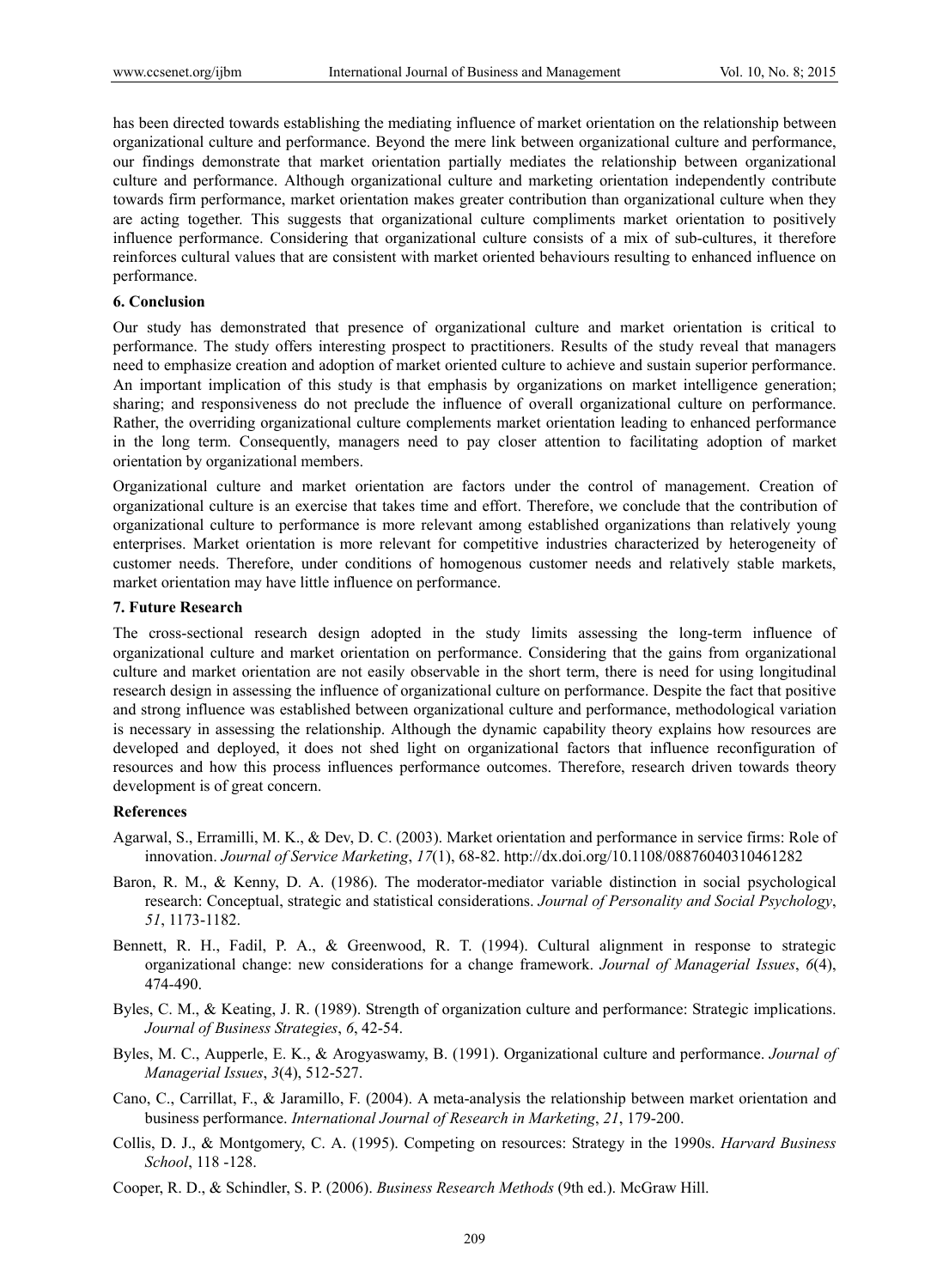Daft, R. L. (2007). *Organizational Theory and Design* (9th ed.). South-Western, Cincinnati, OH.

- Deal, T. E., & Kennedy, A. A. (1982). *Corporate Cultures: The Rites and Rituals of Corporate Life*. Reading, Massachusetts: Addison-Wesley.
- Denison, D. R. (1984). Bringing corporate culture to the bottom line. *Organizational Dynamics*, *5*(22).
- Denison, D. R., & Mishra, A. K. (1995). Towards a theory of organizational culture and effectiveness. *Organization Science*, *6*, 204-223. http://dx.doi.org/1047-7039/95/0602/0204
- Deshpande, R. (1993). Culture, customer orientation, and innovativeness in Japanese Firms: A quadrad analysis, *Journal of Marketing*, *57*(January), 23-27. http://dx.doi.org/10.2307/1252055
- Deshpande, R., & Webster, E. F. (1989). Organizational Culture and Marketing: Defining the Research Agenda. *Journal of Marketing*, *53*, 3-15.
- Fahy, J., & Smithee, A. (1999). Strategic marketing and the resource based view of the firm. *Academy of Marketing Science Review*, *10*, 1-18
- Gatignon, H., & Xuereb, J. M. (1997). Strategic orientation of the firm and new product performance. *Journal of Marketing Research*, *34*(February), 77-90. http://dx.doi.org/10.2307/3152066
- Giberson, R. T., Resick, J. C., Dickson, W. M., Mitchelson, K. J., Randall, R. K., & Clark, A. M. (2009). Leadership and organizational culture: linking CEO characteristics to cultural values. *Journal of Business Psychology*, *24*, 123-137. http://dx.doi.org/10.1007/s10869-009-9109-1
- Grewal, R., & Tansuhaj, P. (2001). Building organizational capabilities for managing economic crisis: The role of market orientation and strategic flexibility. *Journal of Marketing*, *65*(April), 67-80.
- Grinstein, A. (2008). The effect of market orientation and its components on innovation consequences: A meta-analysis. *Journal of the Academy of Marketing Science*, *36*(2), 166-173. http://dx.doi.org/10.1007/s11747-007-0053-1
- Grinstein, A., & Xuereb. (2008). The relationship between market orientation and alternative strategic orientations–a meta analysis. *European Journal of Marketing*, *42*(1), 115-134. http://dx.doi.org/10.1108/03090560810840934
- Kirca, H. A., Jayachandran, S., & Bearden, O. W. (2005). Market orientation: A meta-analytic review and assessment of its antecedents and impact on performance. *Journal of Marketing*, *69*, 24-41.
- Kohli, A. K., & Jaworski, J. B. (1990). Market orientation: The construct, research propositions, and managerial implications. *Journal of Marketing*, *54*(April), 1-18.
- Kohli, A. K., Jaworski, J. B., & Kumar, A. (1993). MARKOR: A measure of market orientation. *Journal of Marketing Research*, *30*, 467-477.
- Kotter, J. P., & Heskett, J. L. (1992). *Corporate Culture and Performance*. New York: Free Press.
- Lafferty, A. B., & Hult, M. T. (2001). A Synthesis of contemporary market orientation perspectives. *European Journal of Marketing*, *35*(1), 92-109. http://dx.doi.org/10.1108/03090560110363364
- Lengnick-Hall, C. A., & Wolf, J. A. (1999). Similarities and contradictions in the core logic of three strategy research streams. *Strategic Management Journal*, *20*(12), 1109-1132.
- Makadok, R. (2001). Toward a synthesis of the resource-based and dynamic capability views of rent creation. *Strategic Management Journal*, *22*(5), 387-401. http://dx.doi.org/10.1002/smj.158
- McCarthy, J. E., & Perreault, W. D. Jr. (1990). *Basic Marketing-A Managerial Approach* (10th ed.). Irwin, Homewood, IL.
- Mcclure, R. E. (2010). The influence of organizational culture and conflict on market orientation. *Journal of Business Industrial Marketing*, *25*(7), 514-524. http://dx.doi.org/10.1108/08858621011077745
- Narver, J. C., & Slater, E. S. (1990). The effect of a marketing orientation on business profitability. *Journal of Marketing, 54*(October), 20-35.
- Njeru, G. W. (2013). *Market orientation, marketing practices, firm characteristics, external environment and performance of tour firms in Kenya.* Unpublished Doctoral Thesis. School of Business, University of Nairobi.
- Ott, J. S. (1989). *The organizational culture perspective*. Pacific Grove, Calif: Brooks/Cole.